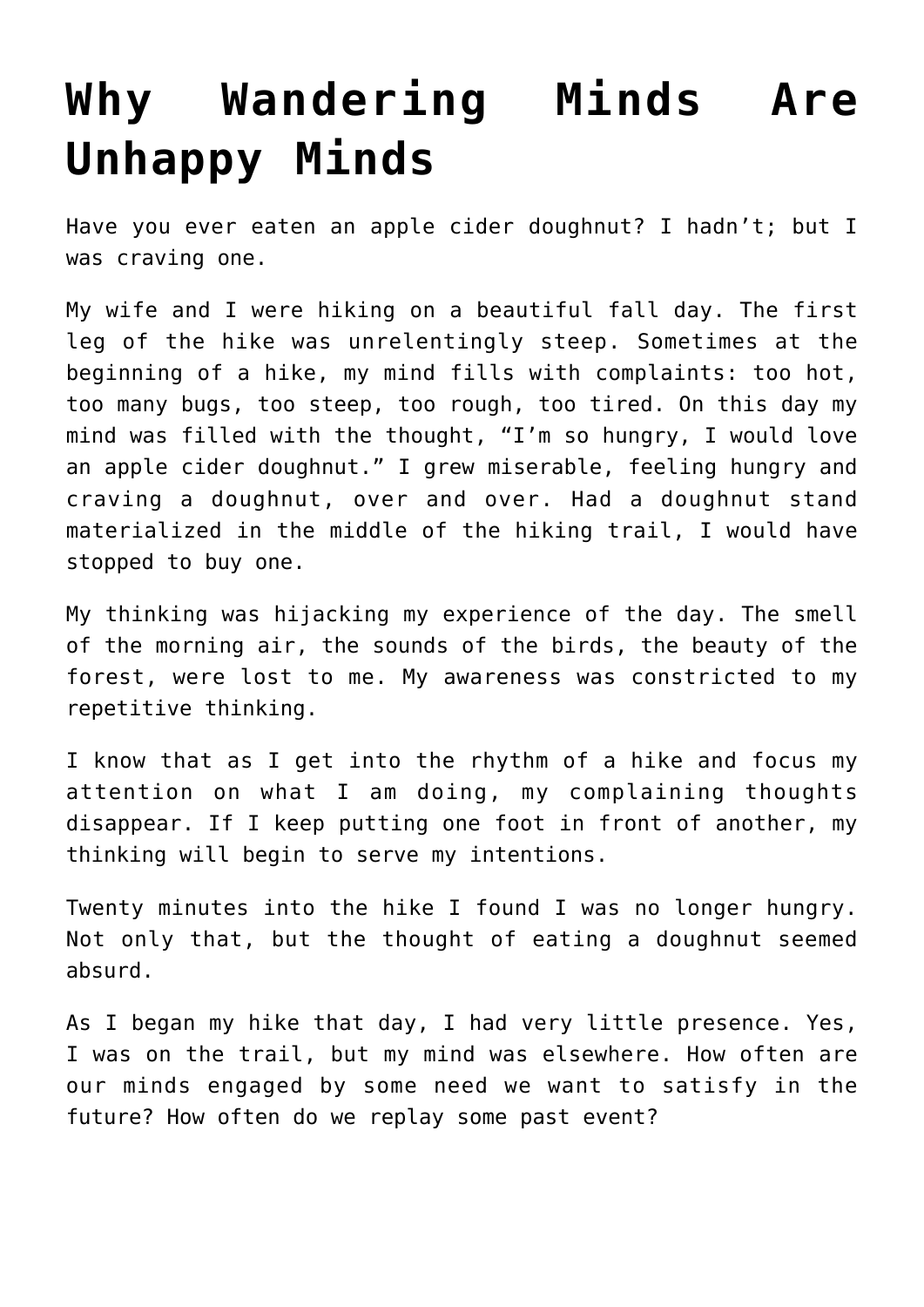## **Our Experience Depends Upon What We Are Thinking**

What if our experience of life depends more on what thoughts we are paying attention to and less on what we are doing?

In their *Science* article, ["A Wandering Mind is an Unhappy](http://www.danielgilbert.com/KILLINGSWORTH%20&%20GILBERT%20(2010).pdf) [Mind,"](http://www.danielgilbert.com/KILLINGSWORTH%20&%20GILBERT%20(2010).pdf) Harvard University psychology professors Matthew Killingsworth and Daniel Gilbert write, "Unlike other animals, human beings spend a lot of time thinking about what is not going on around them, contemplating events that happened in the past, might happen in the future or will never happen at all."

Killingworth and Gilbert found that almost 50 percent of the time our minds wander, regardless of what we are doing. This mind wandering reduces our happiness. They found that "what people were thinking was a better predictor of their happiness than was what they were doing."

There is a myth that we will be happier if we only engage in pleasurable activities. [Killingsworth observed](http://www.nytimes.com/2010/11/16/science/16tier.html): "Even if you're doing something that's really enjoyable that doesn't seem to protect against negative thoughts."

Think of a time when you went back to a restaurant because you remembered having an enjoyable first experience. Was your second experience the same as the first? Perhaps not, even when circumstances were much the same. That is because our internal experience is being generated more by our thinking and less by our circumstances.

It is human nature to imagine that we would be happier if we only had to do pleasurable things. Of course, that is neither possible nor desirable. [Gilbert observes,](http://www.nytimes.com/2010/11/16/science/16tier.html)

If you ask people to imagine winning the lottery they typically talk about the things they would do — 'I'd go to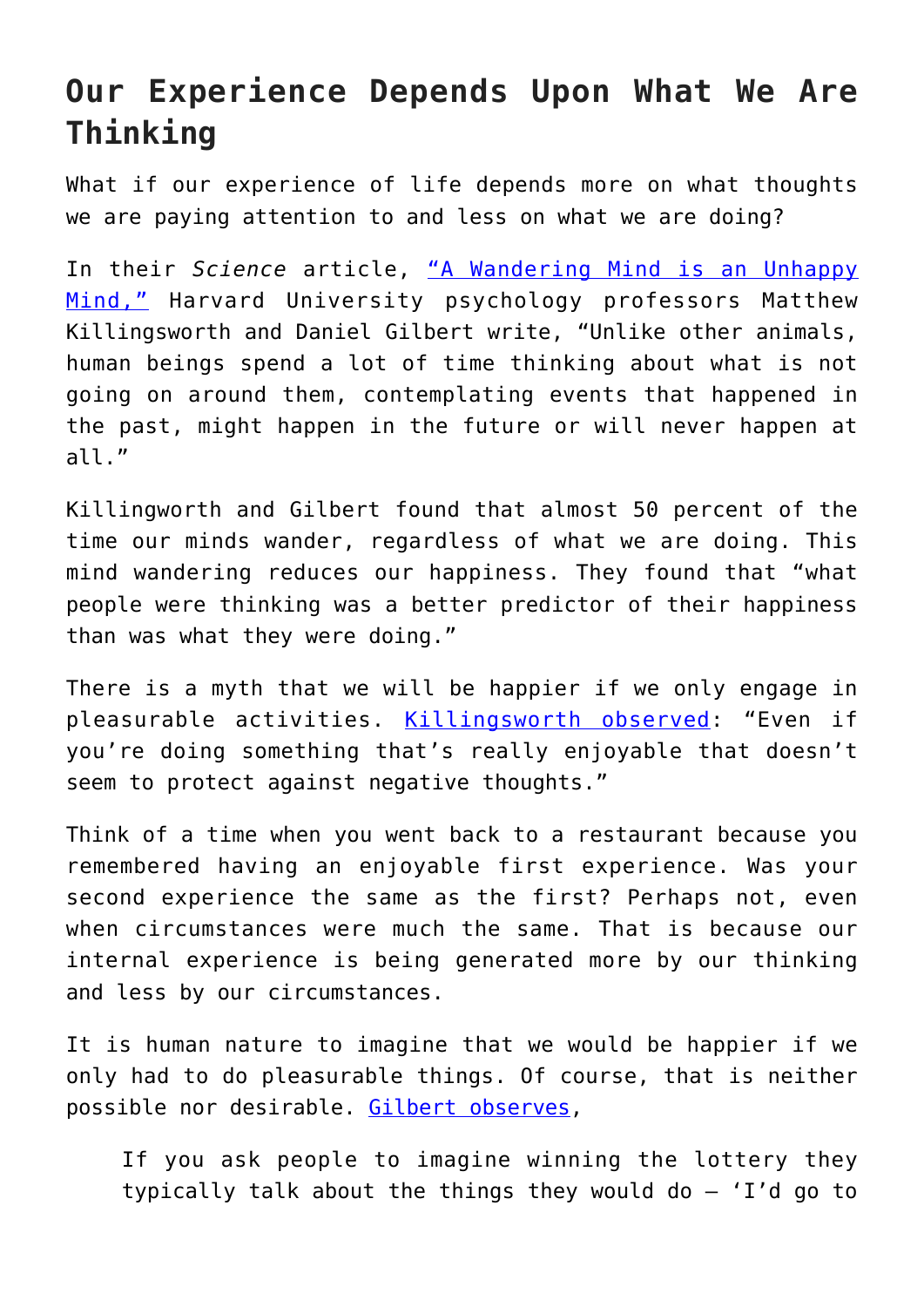Italy, I'd buy a boat, I'd lay on the beach'  $-$  and they rarely mention the things they would think. But our data suggest that the location of the body is much less important than the location of the mind, and that the former has surprisingly little influence on the latter.

## **Consider These Scenarios**

Perhaps you have experienced the misery of a wandering mind drawn to negative thoughts, as I did at the beginning of my hike.

You're at a meeting and instead of following your colleague's train of thought, your mind wanders to a rant about why he is wrong. Your mental bandwidth begins preparing the response you will deliver the moment he pauses. Your meeting is interminable and unpleasant.

You're driving home; frustration and feelings of futility mount as your mind replays all that went wrong that day. Someone cuts you off and you launch into a profanity laced tirade. Your fellow human beings in other cars seem to be obstacles impeding your path. If you don't shift your attention you may do something you will regret.

You arrive home; instead of being present for your family, your mind is still at work or on the road. Without your presence, your family seems like a burden; you do not experience a satisfying sense of belonging with those you love.

Beware—our thinking preaches that creating an ideal set of circumstances is the key to success and happiness. Happiness is not a product of our circumstances but to the thoughts to which we give our attention, moment by moment.

How often are we one big needy machine waiting for the world to fill us up?